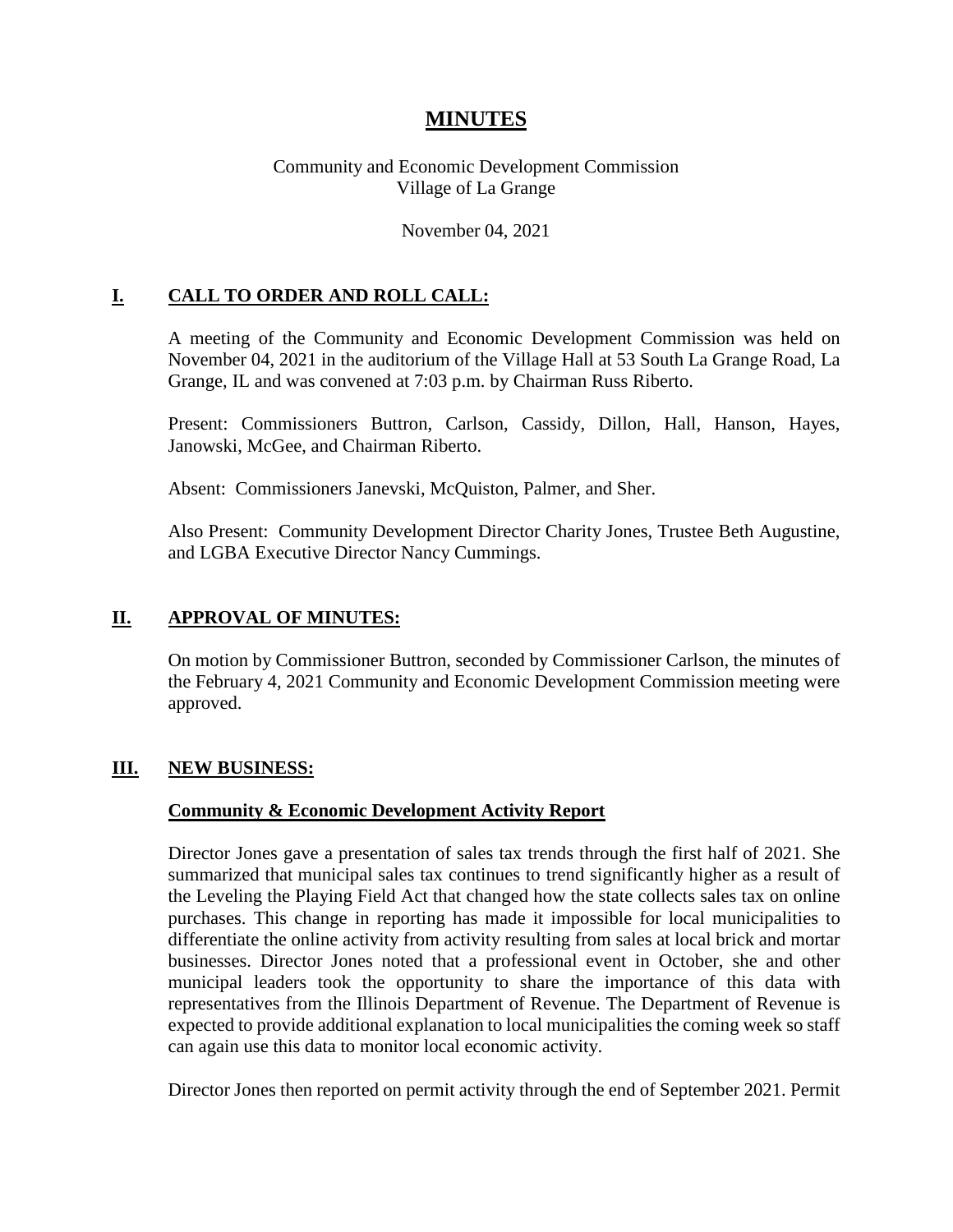applications continued the higher than average trend, which began in mid-2020. Permits issued for January through September 2021 are roughly 22% higher than La Grange's 5 year average for those months.

Director Jones then announced new businesses and businesses that have planned openings in the near future. She also provided an update on the conversion of the La Grange Theater to new ownership and first run status. The plan includes Classic Cinemas entering into a long term lease for the theater and investing significantly to bring the theater to first-run status with a full suite of modern customer amenities. Under the arrangement the Village will release the theater property owners from the current \$1M mortgage on the property and establish a 50 cent per ticket entertainment tax. Based on Classic Cinema's projections, the tax will generate approximately \$90k annually. Under the arrangement, 50% of the tax will be rebated to Classic Cinemas and the other 50% (roughly \$45k) will be retained by the Village for economic development purposes. The tax will remain in effect so long as the theater remains. Director Jones reported that, following the Village Board's recent approval of the terms of this agreement, Village staff is now working with Classic Cinemas and the theater building owners to prepare the appropriate legal documents to execute the plan.

### **Walgreens Alcove – Public Art Concepts**

Director Jones summarized that although the CEDC lacked a quorum in August and therefore did not vote on any agenda items, the group had an informal discussion about options to replace the current historic image display in the Walgreens alcove at 2 N. La Grange Road. The consensus opinion was that the display should be brand forward, with interactive elements to encourage "selfies." Director Jones then presented a conceptual rendering and noted that the design is on the right path additional interactive elements and more color. She noted that a temporary display will go up in this location later this month to promote holiday shopping and that the new "selfie spot" display is scheduled for installation after the holidays.

### **Update on Gateway / Wayfinding Signs & Streetscape Project**

Director Jones reported that phase one of the streetscape project had been bid and a contractor was selected. Due to some grant related requirements, finalization of the contract was somewhat delayed and now weather and manufacturing timelines for the necessary brick pavers has resulted in an early spring start date for the project.

Director Jones noted that the design for the gateway signs has been finalized and Public Works staff is evaluating solar versus hard wired electrical lighting options. Construction drawing for the wayfinding signs need to be prepared and then the construction work for both sets of signs will be bid as one project.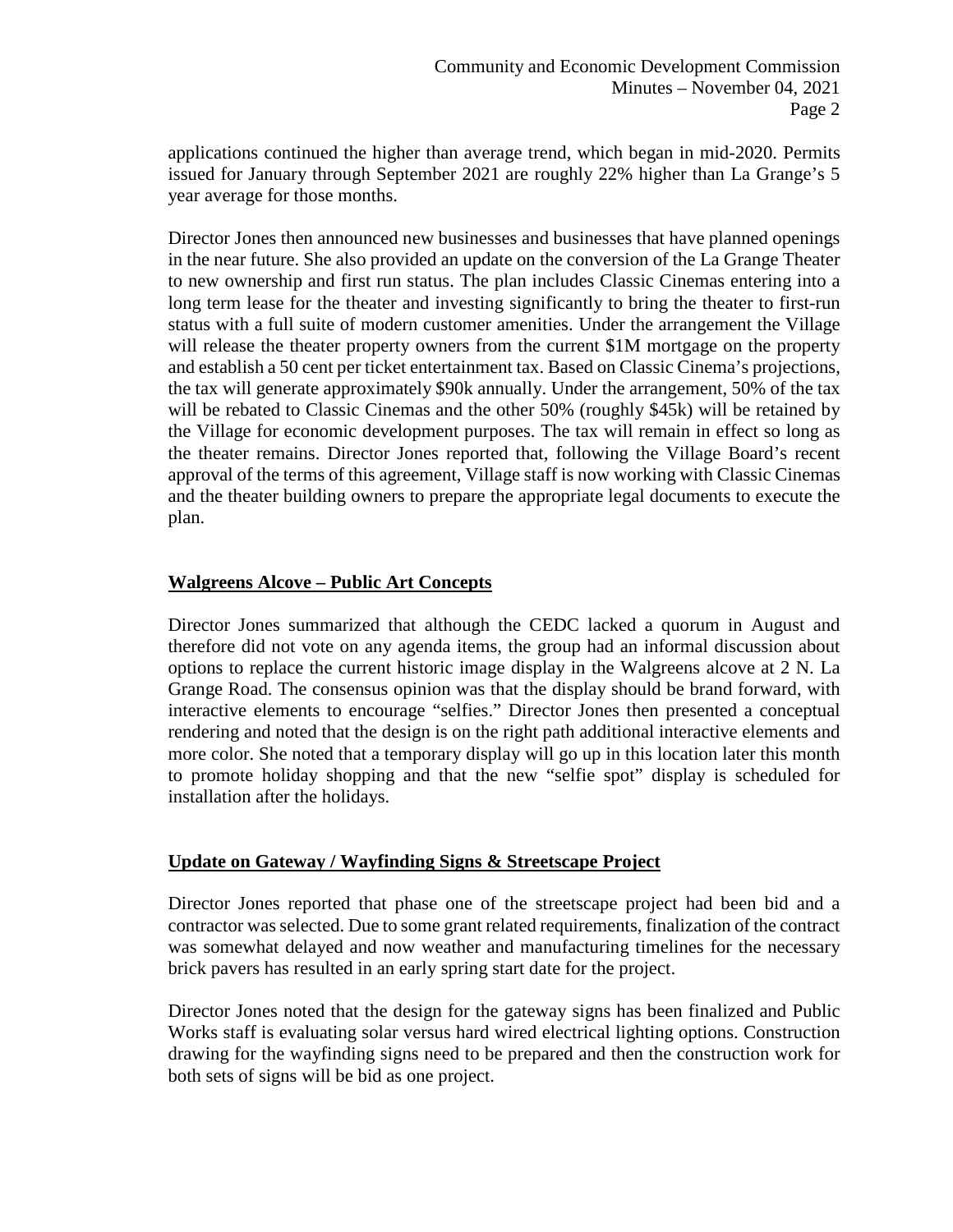Commissioner Buttron inquired about solar lighting on the wayfinding signs. Director Jones noted that several of the wayfinding sign elements are currently lit and if additional lighting is determined to be needed, it would likely be most cost effective and least intrusive to pedestrians to pull electricity from an existing pole in the downtown.

Commissioner McGee arrived at 7:50 p.m.

### **IV. Chairman Comments**

Chairman Riberto thanked Director Jones for her presentation. Commissioner Dillon announced that this would be her last meeting as a CEDC Commissioner and thanked everyone for the opportunity to participate over the years.

The Commission then proceeded to have general discussion. Commissioner Carlson asked about flooding status; Director Jones provided a brief update and directed the Commission to the area of the Village website that is maintained with the most current information.

Commissioner Dillon noted that quarry blasts seem to be worse recently, or at least more noticeable. Commissioner Cassidy asked what entity regulates the quarries. Director Jones noted that although the Village does not have authority to regulate the quarries, Village Manager Peterson is in regular communication with residents and the quarries to address operational issues.

Commissioner McGee asked if the Village requires businesses to sign an antidiscrimination pledge or has other anti-discrimination requirements as part of the business license process. Director Jones stated that the Village did not. Commissioner Hanson noted that certain federal and state laws prohibit discrimination, so local requirements may be redundant but some sort of pledge to hold ourselves to a higher standard may be more appropriate than a legal requirement. Commissioner McGee noted that his company has an anti-discrimination statement for itself and felt it is an important communication tool Commissioner Carlson suggested that maybe the business association would incorporate something like this into their goals or mission statement. Commissioner Hall noted that social media serves as one way to address issues when they arise. Commissioner McGee observed that people want to feel they have a voice and are heard. Trustee Augustine suggested this may be an opportunity for further coordination and collaboration between the business community and the CommUNITY Diversity Group. Chairman Riberto thanked everyone for the honest and thoughtful discussion.

## **V. ADJOURNMENT:**

There being nothing further to come before the Community and Economic Development Commission, a motion was made by Commissioner Dillon, and seconded by Commissioner Hanson that the meeting be adjourned at 8:16 p.m.